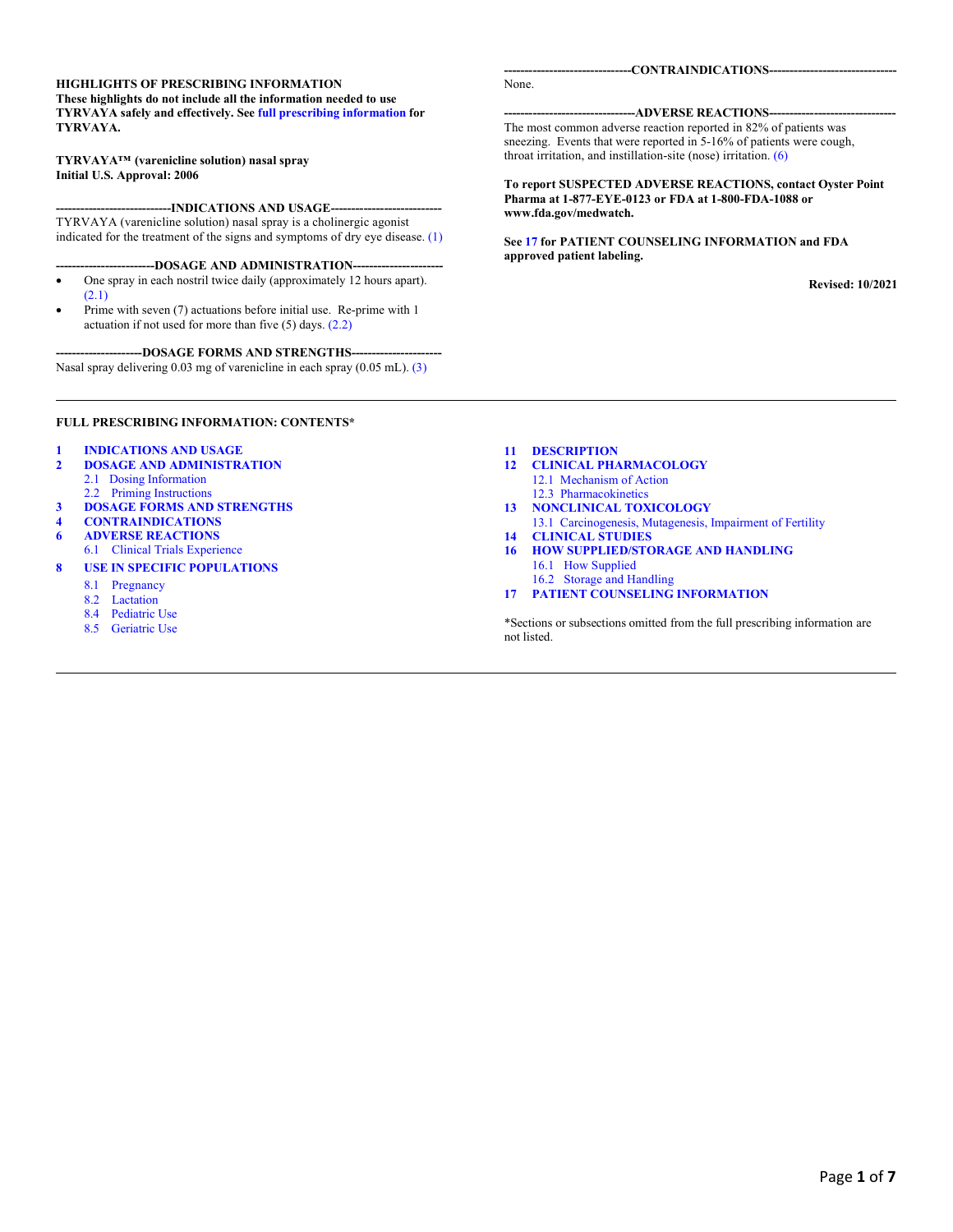# <span id="page-1-0"></span>**FULL PRESCRIBING INFORMATION**

# **1 INDICATIONS AND USAGE**

TYRVAYA (varenicline solution) nasal spray is indicated for the treatment of the signs and symptoms of dry eye disease.

# **2 DOSAGE AND ADMINISTRATION**

## **2.1 Dosing Information**

Spray TYRVAYA once in each nostril twice daily (approximately 12 hours apart). If a dose is missed, resume regular dosing at the next scheduled dose time.

## **2.2 Priming Instructions**

Priming: Prime TYRVAYA before initial use by pumping seven (7) actuations into the air away from the face. When TYRVAYA has not been used for more than 5 days, re-prime with 1 spray into the air. Do not shake.

# **3 DOSAGE FORMS AND STRENGTHS**

Nasal spray delivering 0.03 mg of varenicline in each spray (0.05 mL).

## **4 CONTRAINDICATIONS**

None

# **6 ADVERSE REACTIONS**

## **6.1 Clinical Trials Experience**

Because clinical trials are conducted under widely varying conditions, adverse reaction rates observed in the clinical trials of a drug cannot be directly compared to rates in the clinical trials of another drug and may not reflect the rates observed in practice.

In three clinical studies of dry eye disease conducted with varenicline solution nasal spray, 349 patients received at least 1 dose of TYRVAYA. The majority of patients had 31 days of treatment exposure, with a maximum exposure of 105 days.

The most common adverse reactions reported in 82% of TYRVAYA treated patients was sneezing. Other common adverse reactions that were reported in  $>5\%$  of patients include cough (16%), throat irritation (13%), and instillation-site (nose) irritation (8%).

# **8 USE IN SPECIFIC POPULATIONS**

## **8.1 Pregnancy**

## Risk Summary

There are no available data on TYRVAYA use in pregnant women to inform any drug associated risks. In animal reproduction studies, varenicline did not produce malformations at clinically relevant doses.

All pregnancies have a risk of birth defect, loss, or other adverse outcomes. In the US general population, the estimated background risk of major birth defects and miscarriage in clinically recognized pregnancies is 2% to 4% and 15% to 20%, respectively.

Data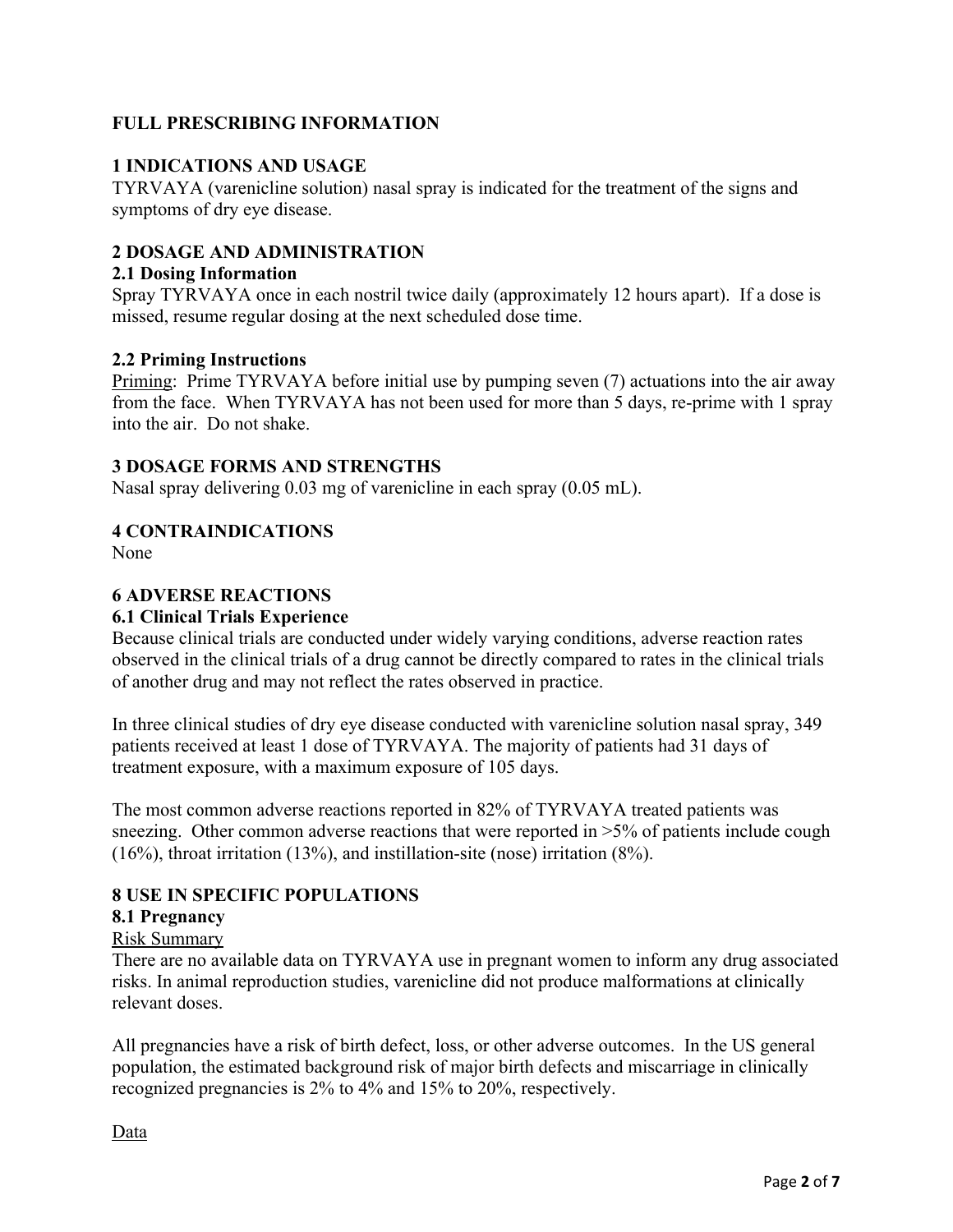# <span id="page-2-0"></span>*Animal Data*

Pregnant rats and rabbits received varenicline succinate during organogenesis at oral doses up to 15 and 30 mg/kg/day, respectively. While no fetal structural abnormalities occurred in either species, maternal toxicity, characterized by reduced body weight gain, and reduced fetal weights occurred in rabbits at the highest dose (4864 times the MRHD on a mg/m<sup>2</sup> basis).

In a pre- and postnatal development study, pregnant rats received up to 15 mg/kg/day of oral varenicline succinate from organogenesis through lactation. Maternal toxicity, characterized by a decrease in body weight gain, was observed at 15 mg/kg/day (1216 times the MRHD on a mg/m<sup>2</sup> basis). Decreased fertility and increased auditory startle response occurred in offspring at the highest maternal dose of 15 mg/kg/day.

# **8.2 Lactation**

## Risk Summary

There are no data on the presence of varenicline in human milk, the effects on the breastfed infant, or the effects on milk production. In animal studies varenicline was present in milk of lactating rats. However, due to species-specific differences in lactation physiology, animal data may not reliably predict drug levels in human milk.

The lack of clinical data during lactation precludes a clear determination of the risk of TYRVAYA to an infant during lactation; however, the developmental and health benefits of breastfeeding should be considered along with the mother's clinical need for TYRVAYA and any potential adverse effects on the breastfed child from TYRVAYA.

## **8.4 Pediatric Use**

Safety and efficacy of TYRVAYA in pediatric patients have not been established.

## **8.5 Geriatric Use**

No overall differences in safety or effectiveness have been observed between elderly and younger adult patients.

# **11 DESCRIPTION**

TYRVAYA nasal spray contains varenicline which is a partial nicotinic acetylcholine receptor agonist of α4β2, α4α6β2, α3β4, and α3α5β4 receptors and a full α7 receptor agonist.

Varenicline, as the tartrate salt, is a powder which is a white to off-white to slightly yellow solid whose chemical name is 7,8,9,10-tetrahydro-6,10-methano-6*H*-pyrazino[2,3-h][3]benzazepine, (2*R*,3*R*)-2,3-dihydroxybutanedioate (1:1). It is highly soluble in water. Varenicline tartrate has a molecular weight of 361.35 Daltons and a molecular formula of C13H13N3 ⋅ C4H6O6. The chemical structure is: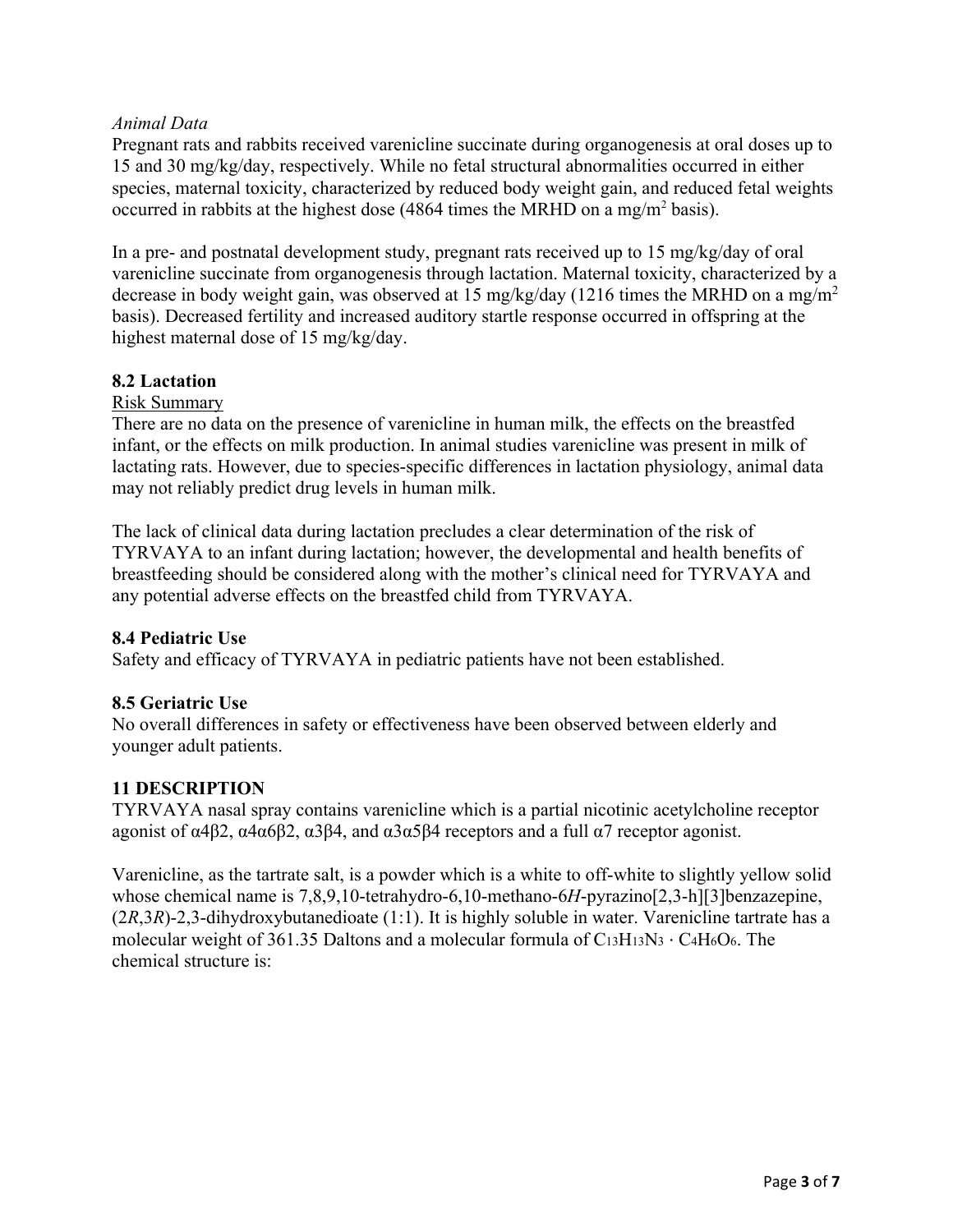<span id="page-3-0"></span>

TYRVAYA (varenicline solution) nasal spray is formulated for intranasal use as a clear 0.6 mg/mL strength solution, at pH 6.4. After priming *[see Dosage and Administration [\(2.2\)](#page-1-0)],* each actuation delivers a 0.05 mL spray containing 0.03 mg varenicline free base, equivalent to 0.05 mg of varenicline tartrate. The formulation also contains the following inactive ingredients: sodium phosphate dibasic heptahydrate, monobasic sodium phosphate anhydrous, sodium chloride, sodium hydroxide and/or hydrochloric acid (to adjust pH) and water for injection.

# **12 CLINICAL PHARMACOLOGY**

## **12.1 Mechanism of Action**

The efficacy of TYRVAYA in dry eye disease is believed to be the result of varenicline's activity at heteromeric sub-type(s) of the nicotinic acetylcholine (nACh) receptor where its binding produces agonist activity and activates the trigeminal parasympathetic pathway resulting in increased production of basal tear film as a treatment for dry eye disease. Varenicline binds with high affinity and selectivity at human  $\alpha$ 4β2,  $\alpha$ 4α6β2,  $\alpha$ 3β4,  $\alpha$ 3α5β4 and  $\alpha$ 7 neuronal nicotinic acetylcholine receptors. The exact mechanism of action is unknown at this time.

## **12.3 Pharmacokinetics**

## Absorption/Distribution

Following administration of 0.12 mg (0.06 mg per 50-µL spray in each nostril), a strength of varenicline that is higher than the labeled concentration, varenicline can be detected in plasma by 5 minutes, generally achieves peak concentration within 2 hours, with a mean  $C_{\text{max}}$  of 0.34 ng/mL, and has an AUC<sub>0-inf</sub> of 7.46 h\*ng/mL. The systemic exposure (AUC<sub>0-inf</sub>) following this intranasal dose was approximately 7.5% of the exposure observed following a 1 mg oral dose of varenicline.

## Metabolism/Elimination

The mean  $\pm$  SD elimination half-life of varenicline after intranasal administration is approximately  $19 \pm 10$  hours. Varenicline undergoes minimal metabolism with 92% excreted as unchanged drug in the urine.

## **13 NONCLINICAL TOXICOLOGY**

## **13.1 Carcinogenesis, Mutagenesis, Impairment of Fertility**

#### Carcinogenesis

Lifetime carcinogenicity studies were performed in CD-1 mice and Sprague-Dawley rats. There was no evidence of a carcinogenic effect in mice administered varenicline by oral gavage for 2 years at doses up to 20 mg/kg/day (810 times the maximum recommended human dose [MRHD], on a mg/m<sup>2</sup> basis). Rats were administered varenicline (1, 5, and 15 mg/kg/day) by oral gavage for 2 years. In male rats ( $n = 65$  per sex per dose group), incidences of hibernoma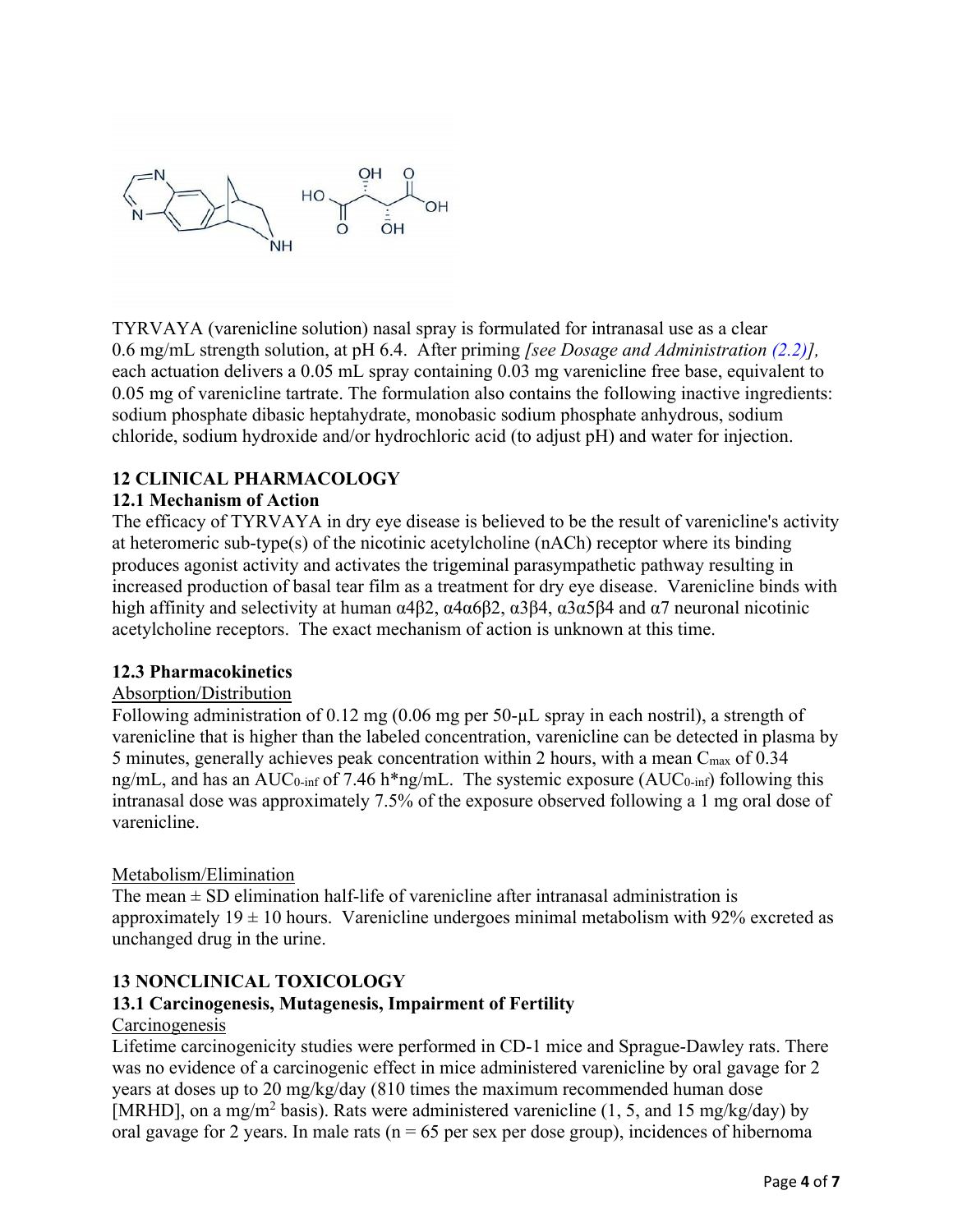<span id="page-4-0"></span>(tumor of the brown fat) were increased at the mid dose (1 tumor, 5 mg/kg/day, 405 times the MRHD on a mg/m<sup>2</sup> basis) and maximum dose (2 tumors, 15 mg/kg/day, 1216 times the MRHD on a mg/m<sup>2</sup> basis). The clinical relevance of this finding to humans has not been established. There was no evidence of carcinogenicity in female rats.

## Mutagenesis

Varenicline was not genotoxic, with or without metabolic activation, in the following assays: Ames bacterial mutation assay; mammalian CHO/HGPRT assay; and tests for cytogenetic aberrations *in vivo* in rat bone marrow and *in vitro* in human lymphocytes.

## Impairment of Fertility

There was no evidence of impairment of fertility in either male or female Sprague-Dawley rats administered varenicline succinate up to 15 mg/kg/day (1216 times the MRHD on a mg/m<sup>2</sup> basis). Maternal toxicity, characterized by a decrease in body weight gain, was observed at 15 mg/kg/day. A decrease in fertility was noted in the offspring of pregnant rats administered varenicline succinate at an oral dose of 15 mg/kg/day. The decrease in fertility in the offspring of treated female rats was not evident at an oral dose of 3 mg/kg/day (243 times the MRHD, on a  $mg/m^2$  basis).

# **14 CLINICAL STUDIES**

The efficacy of TYRVAYA for the treatment of dry eye disease was supported by two randomized, multi-center, double-masked, vehicle-controlled studies (ONSET-1 and ONSET-2). In the ONSET-1 study, 182 patients were randomized in a 1:1:1:1 ratio to receive one spray in each nostril twice daily of varenicline solution 0.006 mg (N=47), TYRVAYA 0.03 mg (N=48), varenicline solution 0.06 mg ( $N=44$ ), or vehicle ( $N=43$ ). In the ONSET-2 study, 758 patients were randomized in a 1:1:1 ratio to receive one spray in each nostril twice daily of TYRVAYA 0.03 mg (N=260), varenicline solution 0.06 mg (N=246), or vehicle (N=252).

The majority of patients were female (74%), the mean (standard deviation [SD]) age was 61 (12.5) years, the mean (SD) baseline anesthetized Schirmer's score was 5.1 mm (2.9), and the mean (SD) baseline eye dryness score (EDS) was 59.3 (21.6). Use of artificial tears was allowed during the studies. Enrollment criteria included minimal signs [i.e., anesthetized Schirmer's test score (range, 0-10 mm) and corneal fluorescein staining (range, 2-14)] and was not limited by baseline EDS (range, 2-100).

# Efficacy

Tear film production was measured by anesthetized Schirmer's score assessed using a Schirmer's strip (0-35 mm). The average baseline Schirmer's score was 5.0 mm in the ONSET-1 study and 5.1 mm in the ONSET-2 study. Of the patients treated with TYRVAYA, 52% achieved ≥10 mm increase in Schirmer's score from baseline in the ONSET-1 study and 47% achieved ≥10 mm increase in Schirmer's score from baseline in the ONSET-2 study, compared to 14% and 28% of vehicle-treated patients in the ONSET-1 study and the ONSET-2 study, respectively at Day 28 (see [Table 1](#page-5-0)). Of the patients treated with TYRVAYA, the mean change in Schirmer's score was 11.7 mm and 11.3 mm as compared to 3.2 mm and 6.3 mm in the vehicle treated patients in the ONSET-1 study and ONSET-2 study, respectively at Day 28.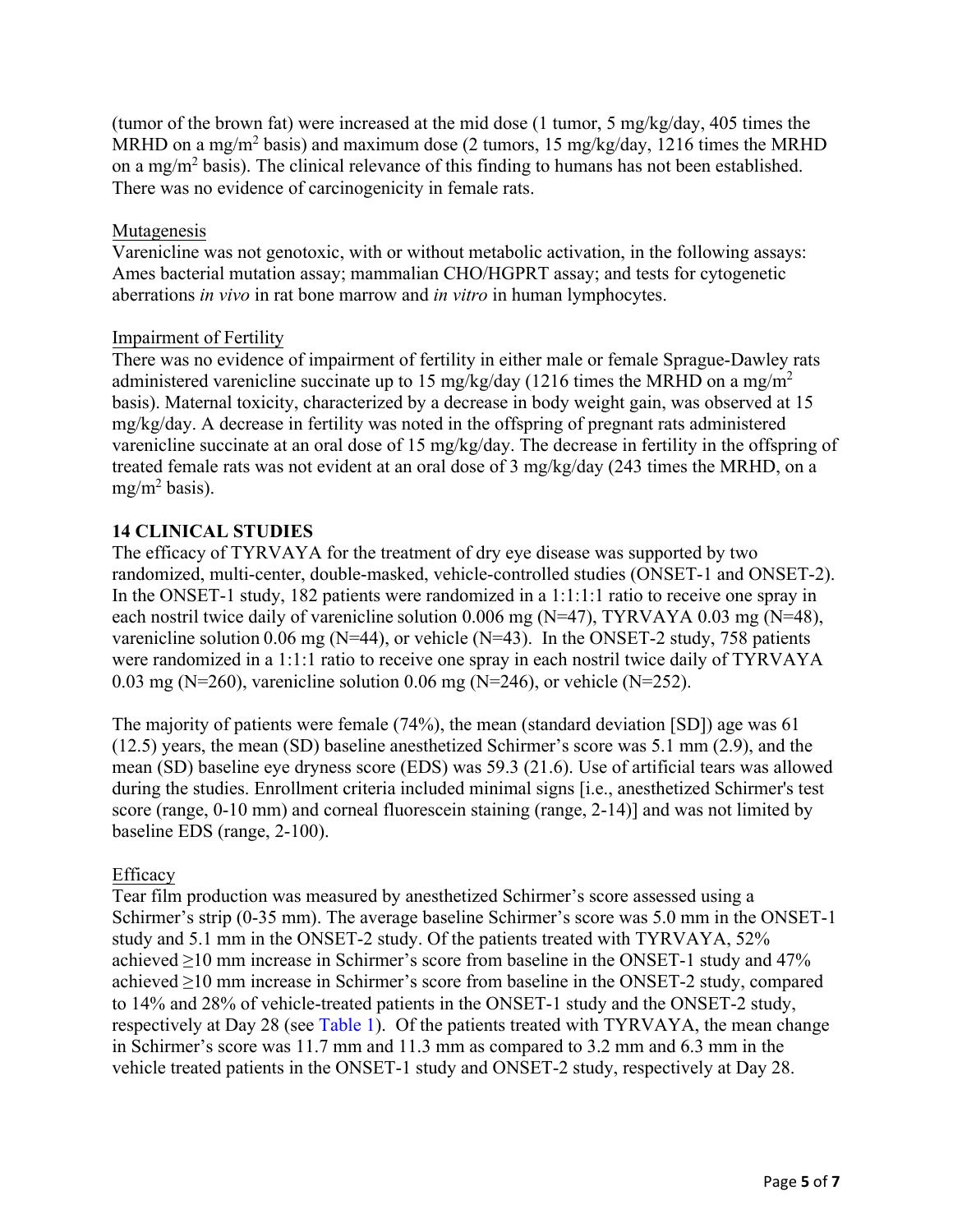|                                                                      | <b>ONSET-1</b>           |                   | <b>ONSET-2</b>              |                      |
|----------------------------------------------------------------------|--------------------------|-------------------|-----------------------------|----------------------|
|                                                                      | <b>TYRVAYA</b><br>$N=48$ | Vehicle<br>$N=43$ | <b>TYRVAYA</b><br>$N = 260$ | Vehicle<br>$N = 252$ |
| $\geq$ 10-mm increase in tear production<br>$(\%$ of eyes) at Day 28 | 52%                      | 14%               | 47%                         | 28%                  |
| Proportion Difference (95% CI)                                       | 38% (21%, 56%)           |                   | 20% (11%, 28%)              |                      |
| p-value versus control                                               | < 0.01                   |                   | < 0.01                      |                      |

<span id="page-5-0"></span>**Table 1: Percent of Patients Achieving ≥10 mm Improvement from Baseline in Schirmer's Score in 28-day Studies in Patients with Dry Eye Disease** 

Cochran-Mantel-Haenszel (CMH) test controlling for study site, baseline Schirmer's test score (STS), and baseline EDS. All randomized and treated patients were included in the analysis and missing data were imputed using last-available data.

# **16 HOW SUPPLIED/STORAGE AND HANDLING 16.1 How Supplied**

TYRVAYA (varenicline solution) nasal spray is available in a carton containing two (2) nasal spray amber glass Type I bottles. Each bottle consists of a white nasal pump and blue dust cover, delivering 0.03 mg varenicline per spray (0.05 mL). Each bottle delivers one spray in each nostril twice daily for 15 days.

Two nasal spray bottles in each carton, containing 60 sprays per bottle, equivalent to 30-days' supply with one spray in each nostril twice daily (NDC 73521-030-02).

# **16.2 Storage and Handling**

- Store TYRVAYA nasal spray at  $20^{\circ}$ C to  $25^{\circ}$ C (68°F to  $77^{\circ}$ F). Do not freeze.
- Discard TYRVAYA nasal spray bottle 30 days after opening bottle.

# **17 PATIENT COUNSELING INFORMATION**

- Advise the patient to read the FDA-approved patient labeling (Patient Information and Instructions for Use).
- Instruct patients that TYRVAYA works to increase tear production in the eye after being sprayed in the nose.
- Instruct patients to prime the bottle before using it for the first time by pumping seven  $(7)$ sprays into the air away from the face and to re-prime it by pumping 1 spray into the air away from the face if the bottle has not been used in more than five (5) days.
- Instruct patients to wipe the nasal applicator with a clean tissue after each use.
- Instruct patients to not shake or freeze the bottle.

Manufactured for: Oyster Point Pharma, Inc, 202 Carnegie Center, Suite 109, Princeton, NJ 08540

Copyrights and Trademarks are property of their respective owners. TYRVAYA™ is a trademark of Oyster Point Pharma, Inc.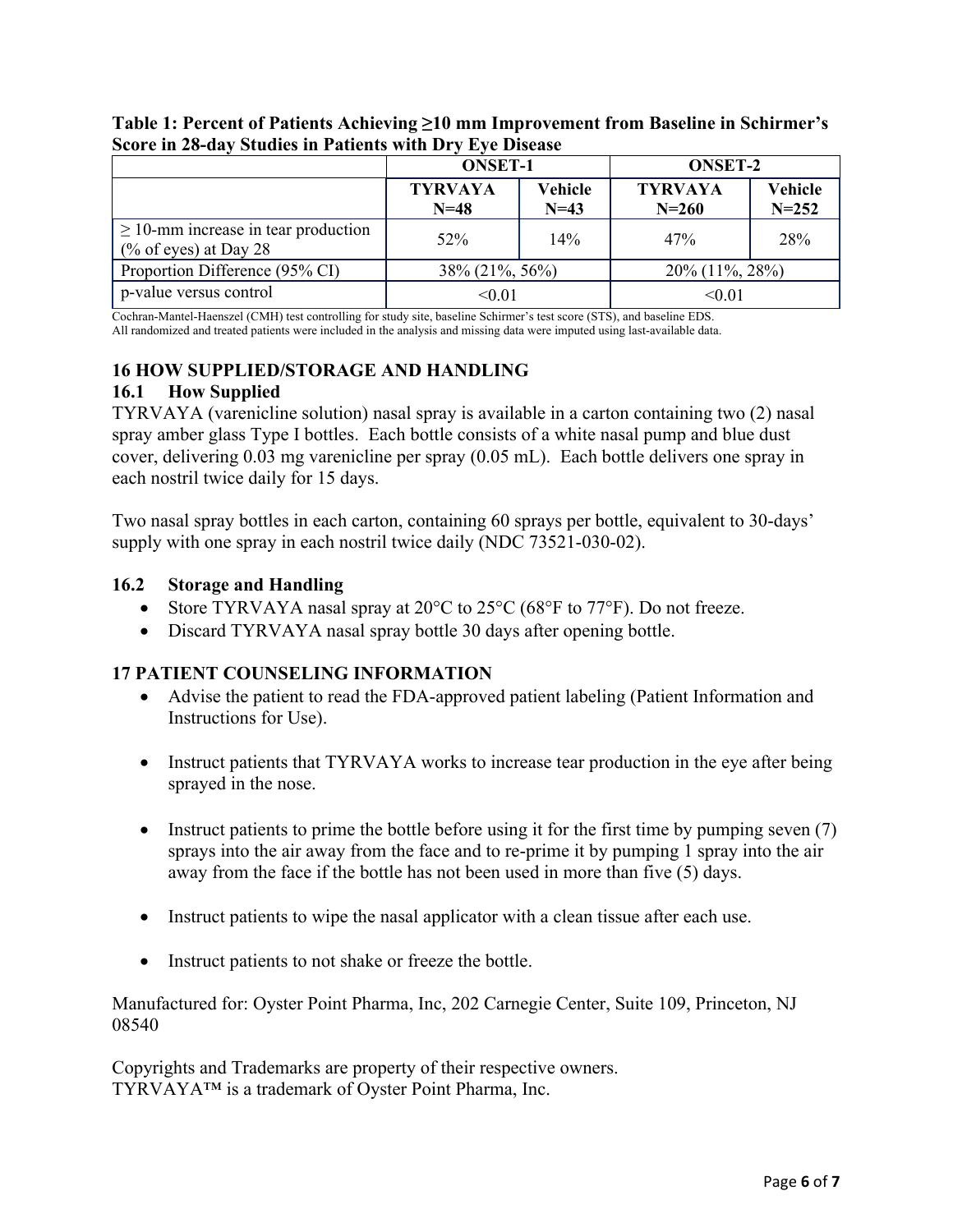TYRVAYA<sup>TM</sup> and/or the use of TYRVAYA<sup>TM</sup> in a method may be covered by one or more patents or patent applications, available at www.oysterpointrx.com/patentnotices.

©2021 Oyster Point Pharma, Inc. All Rights Reserved. Issued: Oct 2021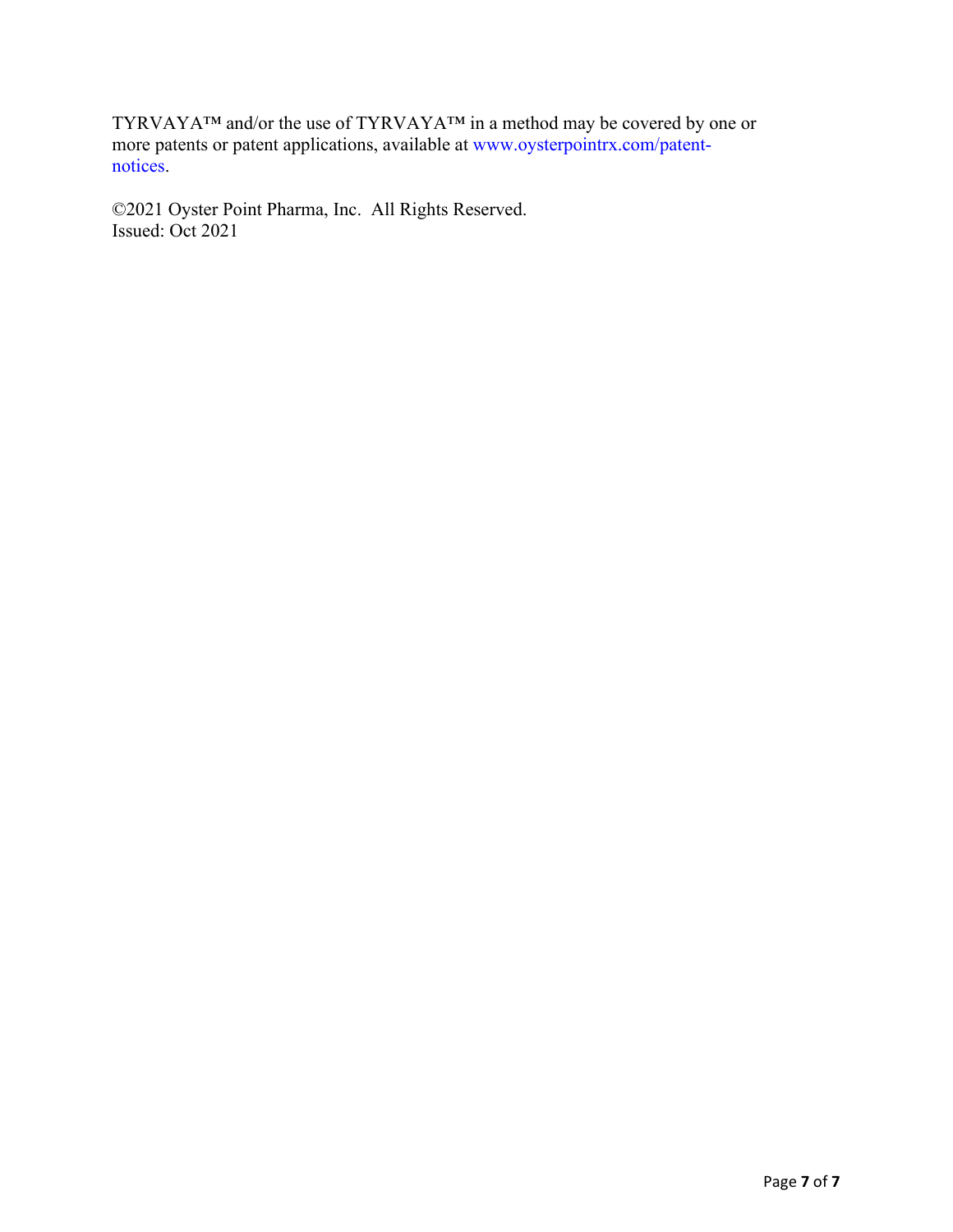#### **Patient Information TYRVAYA™** (Teer-vye-ah) (varenicline solution) nasal spray, for intranasal use

#### **What is TYRVAYA?**

TYRVAYA is a prescription nasal spray used to treat the signs and symptoms of dry eye disease.

**Before you use TYRVAYA, tell your healthcare provider about all of your medical conditions, including if you:** 

- are pregnant or plan to become pregnant. It is not known if TYRVAYA will harm your unborn baby.
- are breastfeeding or plan to breastfeed. It is not known if TYRVAYA passes into your breast milk. You and your healthcare provider should decide if you will use TYRVAYA if you plan to breastfeed.

**Tell your healthcare provider about all the medicines you take,** including prescription and over-the-counter medicines, vitamins, and herbal supplements.

Know the medicines you take. Keep a list of them to show your healthcare provider and pharmacist when you get a new medicine.

#### **How should I use TYRVAYA?**

- See the [Instructions for Use](#page-8-0) at the end of this Patient Information leaflet for information about the right way to use TYRVAYA.
- TYRVAYA increases tear production in the eye after being sprayed in the nose.
- Use TYRVAYA exactly as your healthcare provider tells you to use it.
- Do not shake the bottles.
- Spray TYRVAYA 1 time in each nostril, 2 times daily (about 12 hours apart).
- A 1-month supply of TYRVAYA consists of 2 nasal spray bottles. Finish 1 bottle before opening the second. TYRVAYA comes in glass bottles with a white nasal pump and blue dust cover.
- If you miss a dose of TYRVAYA, skip that dose and take your next dose at your regular scheduled time. Do not take an extra dose to make up for a missed dose.

#### **What are the possible side effects of TYRVAYA?**

The most common side effects of TYRVAYA include sneezing, cough, and throat and nose irritation.

These are not the only possible side effects of TYRVAYA. Call your doctor for medical advice about side effects. You may report side effects to FDA at 1-800-FDA-1088.

#### **How should I store TYRVAYA?**

- Store TYRVAYA at room temperature between 68°F to 77°F (20°C to 25°C).
- Do not freeze.
- Throw away (discard) TYRVAYA nasal spray bottle 30 days after first use.

**Keep TYRVAYA and all medicines out of the reach of children.**

#### **General information about the safe and effective use of TYRVAYA.**

Medicines are sometimes prescribed for purposes other than those listed in a Patient Information leaflet. Do not use TYRVAYA for a condition for which it was not prescribed. Do not give TYRVAYA to other people, even if they have the same symptoms that you have. It may harm them. You can ask your pharmacist or healthcare provider for information about TYRVAYA that is written for health professionals.

#### **What are the ingredients in TYRVAYA?**

**Active ingredient:** varenicline tartrate

**Inactive ingredients:** sodium phosphate dibasic heptahydrate, monobasic sodium phosphate anhydrous, sodium chloride, sodium hydroxide and/or hydrochloric acid (to adjust pH) and water for injection.

TYRVAYA™ is a trademark of Oyster Point Pharma, Inc.

TYRVAYA™ and/or the use of TYRVAYA™ in a method may be covered by one or more patents or patent applications, available at www.oysterpointrx.com/patentnotices.

Manufactured for: Oyster Point Pharma, Inc., 202 Carnegie Center, Suite 109, Princeton, NJ 08540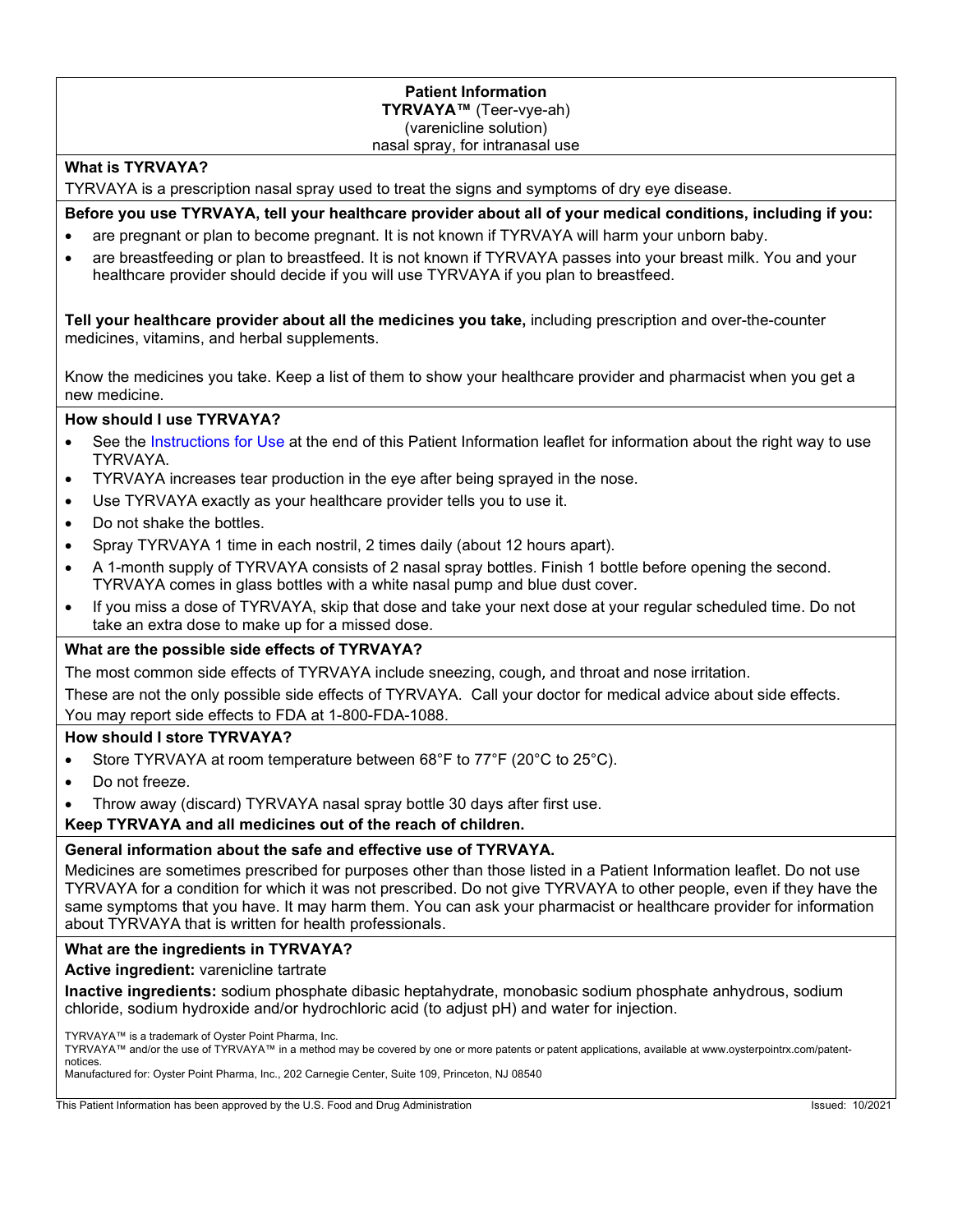#### **Instructions for Use TYRVAYA™** (Teer-vye-ah) **(varenicline solution) nasal spray, for intranasal use**

<span id="page-8-0"></span>Read this Instructions for Use before you start using TYRVAYA and each time you get a refill. There may be new information. This information does not take the place of talking to your healthcare provider about your medical condition or your treatment.

# **Important information you need to know before using TYRVAYA:**

## • **TYRVAYA is for use in the nose.**

- **Do not shake the bottles.**
- The TYRVAYA carton contains enough medicine for 30 days.
	- o Each carton has 2 glass nasal spray bottles.
	- o Each nasal spray bottle has enough medicine for 15 days of treatment.
	- o **Do not** open the second nasal spray bottle until you have used the entire first bottle.

#### **Parts of your TYRVAYA nasal spray:**



#### **Steps for priming TYRVAYA before first Use**

**Step 1.** Remove the cap and the clip.

**Do not** throw away the cap or the clip. The cap and the clip will be placed back on to the nasal applicator after each use.



**Step 2.** Hold the nasal spray bottle upright and away from your face. Place 1 finger on each side of the base of the nasal applicator and place your thumb underneath the bottle.

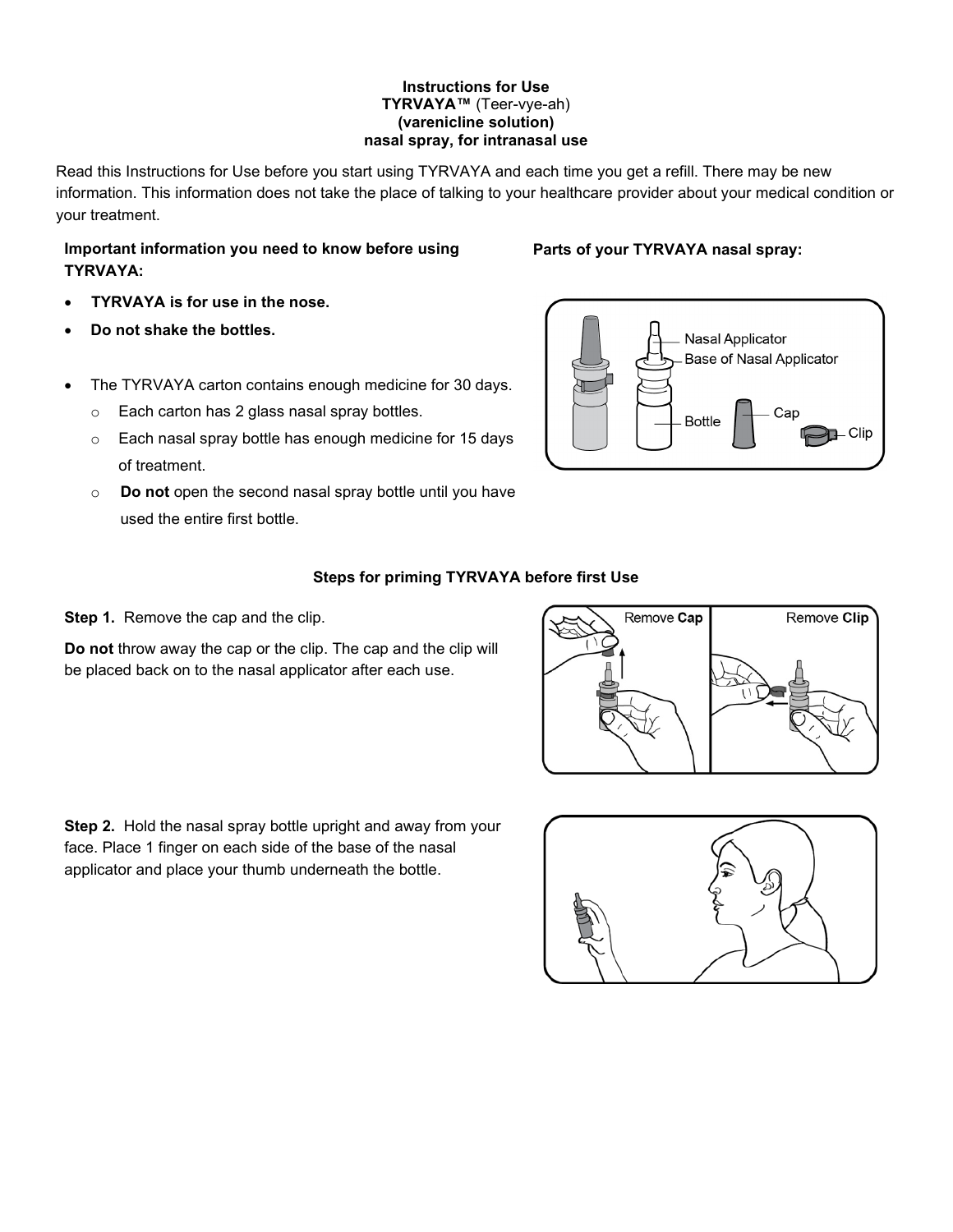**Step 3.** Prime the nasal spray bottle by pressing and releasing the nasal applicator 7 times with your thumb and fingers. You may not see a spray released each time you press and release the nasal applicator. Spray away from yourself and others.

TYRVAYA is now primed for use.



- **Reprime**: If you do not use TYRVAYA for more than **5 days**, you will need to reprime the nasal spray bottle with **1 spray** before you start using it. To reprime, hold the nasal spray bottle upright and away from your face and press and release the nasal spray applicator **1 time**.
- **Avoid priming the nasal spray bottle more than needed**: Priming the nasal spray bottle more than needed will reduce the amount of medicine in the nasal spray bottle.

#### **Steps for using TYRVAYA nasal spray after priming**

**Step 1.** Blow your nose to clear your nostrils, if needed.



**Step 2.** Remove the cap and clip.

underneath the bottle.

**Do not** throw away the cap or the clip. The cap and the clip will be placed back on to the nasal applicator after each use.

**Step 3.** Hold the nasal spray bottle upright. Place 1 finger on each side of the base of the nasal applicator and your thumb